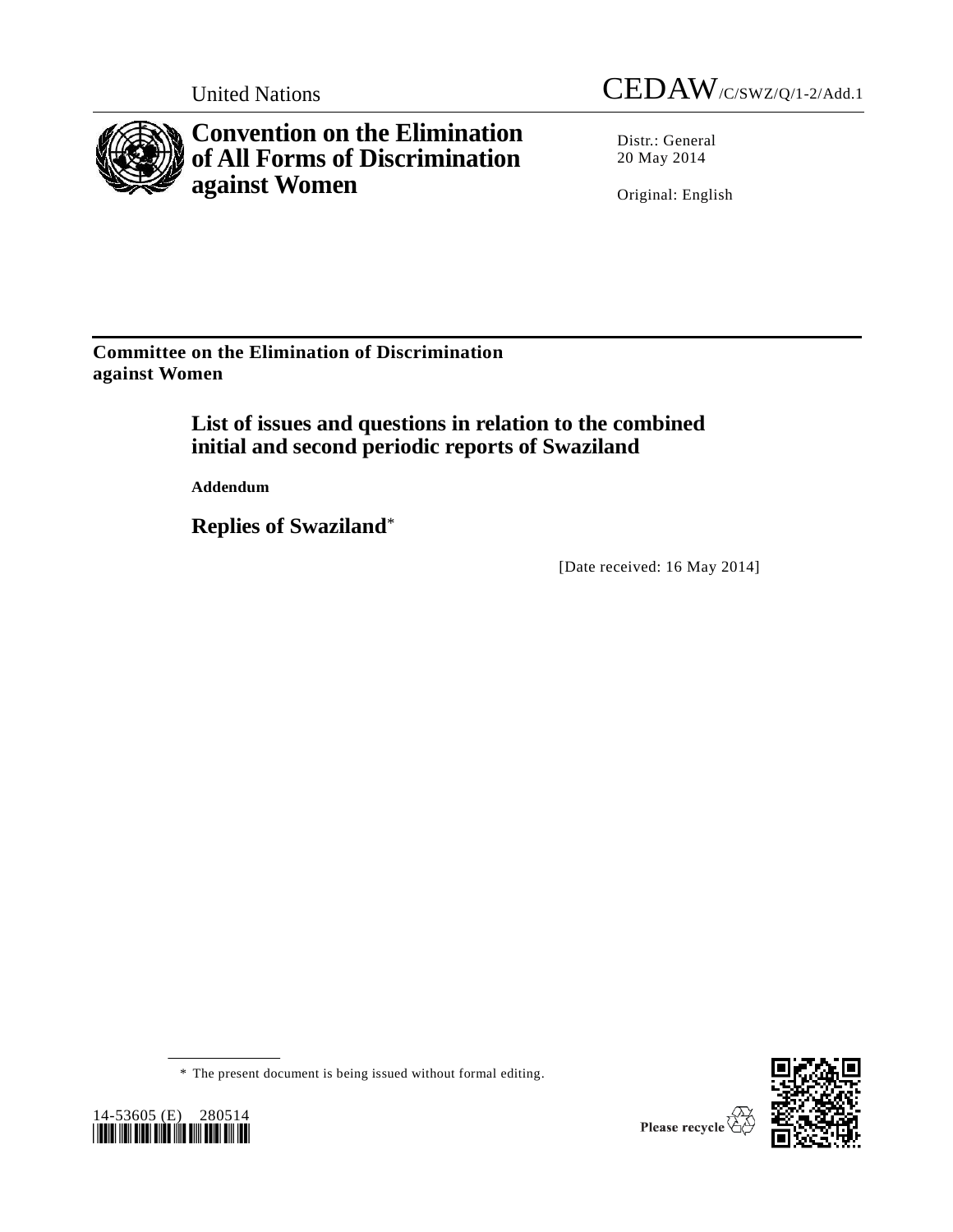# **Preamble**

The Kingdom of Swaziland acceded to the Convention on the Elimination of Discrimination against Women (CEDAW) on 26th March 2004. The accession was indicative of the Government's commitment to eliminating discrimination against women in all its forms and the First and Second CEDAW Report was submitted to the CEDAW Committee in 2011.

As the main structure responsible for all matters related to gender equality and women's empowerment, the Gender and Family Issues Department in the Office of the Deputy Prime Minister, has been tasked with ensuring that a comprehensive but succinct response is prepared by the stated dead line. The issues and questions raised are related to the following themes: (i) legal status of the Convention, constitutional and policy framework; (ii) national machinery for the advancement of women; (iii) access to justice; (iv) temporary special measures; (v) stereotypes and harmful practices; (vi) violence against women; (vii) trafficking and exploitation of prostitution; (viii) participation in political and public life; (ix) nationality; (x) education; (xi) employment; (xii) health. This is therefore a presentation of the Government responses to the said issues and questions.

# **Legal status of the Convention, constitutional and policy framework**

**1.1 Please provide information on the steps that have been taken to review and change laws that are currently not aligned to CEDAW and other International Human Rights instruments including the Constitution of the Kingdom of Swaziland.**

Various experiences from SADC Countries and the world including International Human Rights Conventions are referenced to make such revisions to laws in the country.

The Children's Protection and Welfare Act was passed in 2012. Parliament has also passed the Sexual Offences and Domestic Violence Bill that is awaiting accession. Section 16 of the Deeds Registry Act which relates to the registration of titled property in the name of both spouses if they so desire was amended in 2011 after a land mark test case in which the section was challenged in the High Court of Swaziland.

### **1.2 Please provide examples of court cases, if any, of instances in which domestic courts have used the Convention in interpreting the law in the State Party.**

CEDAW has not been used as a key instrument for reference in judgments. It can however, be filtered from particular judgments especially those made where respect of women's rights and dignity are in question. It will be important to train the judiciary at the different levels to ensure that they know and understand how they can use CEDAW in making judgments and or pronouncements.

CEDAW has however been used strategically as one of the policy planning tools to guide the development of the National Strategic Framework and Action Plan on Trafficking in Persons.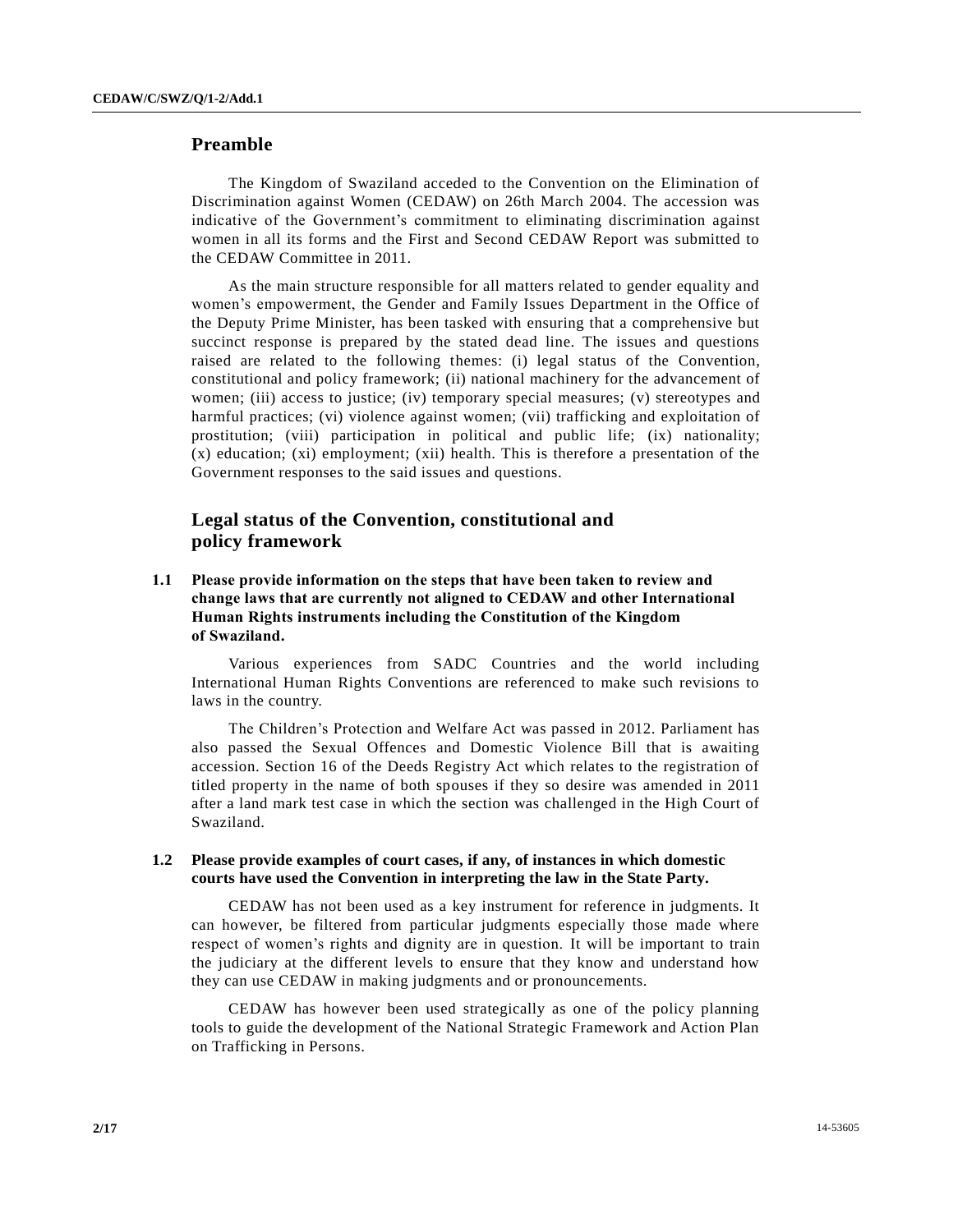### **1.3 What measures have been taken to address the inconsistencies between statutory and customary law and practices that discriminate against women?**

The State adopted The National Constitution that tries to bridge the gap between customary and civil law. Government and civil society entities undertake to educate the public on citizens' rights as enshrined in the Constitution and to make the public aware of the supremacy of their Constitutional rights and women are able to claim these rights.

## **2.1 Please explain why the definition of discrimination provides a closed list of prohibited grounds, which do not include the grounds of sex and marital status as provided by Article 1 of the Convention.**

Discrimination in all law contexts in Swaziland is prohibited. The Constitution in Section 20:1 clearly states that all persons are equal before the law in all spheres of political, economic, social and cultural life and in every other respect and shall enjoy equal protection of the law. Section 20:2 elaborates this further by defining the different categories. It notes that no person shall be discriminated against on the grounds of gender and social standing which when fully unpacked includes both sex and marital status. The list of prohibited grounds is not closed and the constitution prohibits all forms of discrimination. The case of Doo Aphane versus Attorney General is instructive in this regard.

### **2.1 (a) Please provide information on the sanctions imposed for discrimination against women, their nature and actual application.**

Sanctions for discrimination are determined on the basis of a court ruling, which is intended to address the situation or conduct. If therefore discrimination is challenged on the basis of the Constitution and the challenge succeeds, Parliament is given the opportunity to enact remedial legislation in line with the new court ruling. Reference Doo Aphane versus the Attorney General 2010.

# **2.1 (b) Please provide information on the remedies available to women whose rights have been violated on the ground of discrimination.**

Women are entitled as part of their Constitutional right to seek legal redress through the courts if their rights have been violated. The Government fully acknowledges as noted in the submitted First and Second CEDAW reports that access to such remedial action is sometimes constrained by lack of access to attorneys and courts due to distances, fees and sociocultural constraints.

They can also use administrative remedies, which include recourse to the Human Rights Commission (HRC).

### **2.2 Please provide an update on the progress made to adopt the following legislative and policy measures:**

(a) Marriage Bill — The Bill has been presented to the relevant Office of the responsible Ministry for review and subsequent submission to Parliament:

(b) The Administration of Estates Bill — The bill has been presented to the relevant Office of the responsible Ministry for review and subsequent submission to Parliament: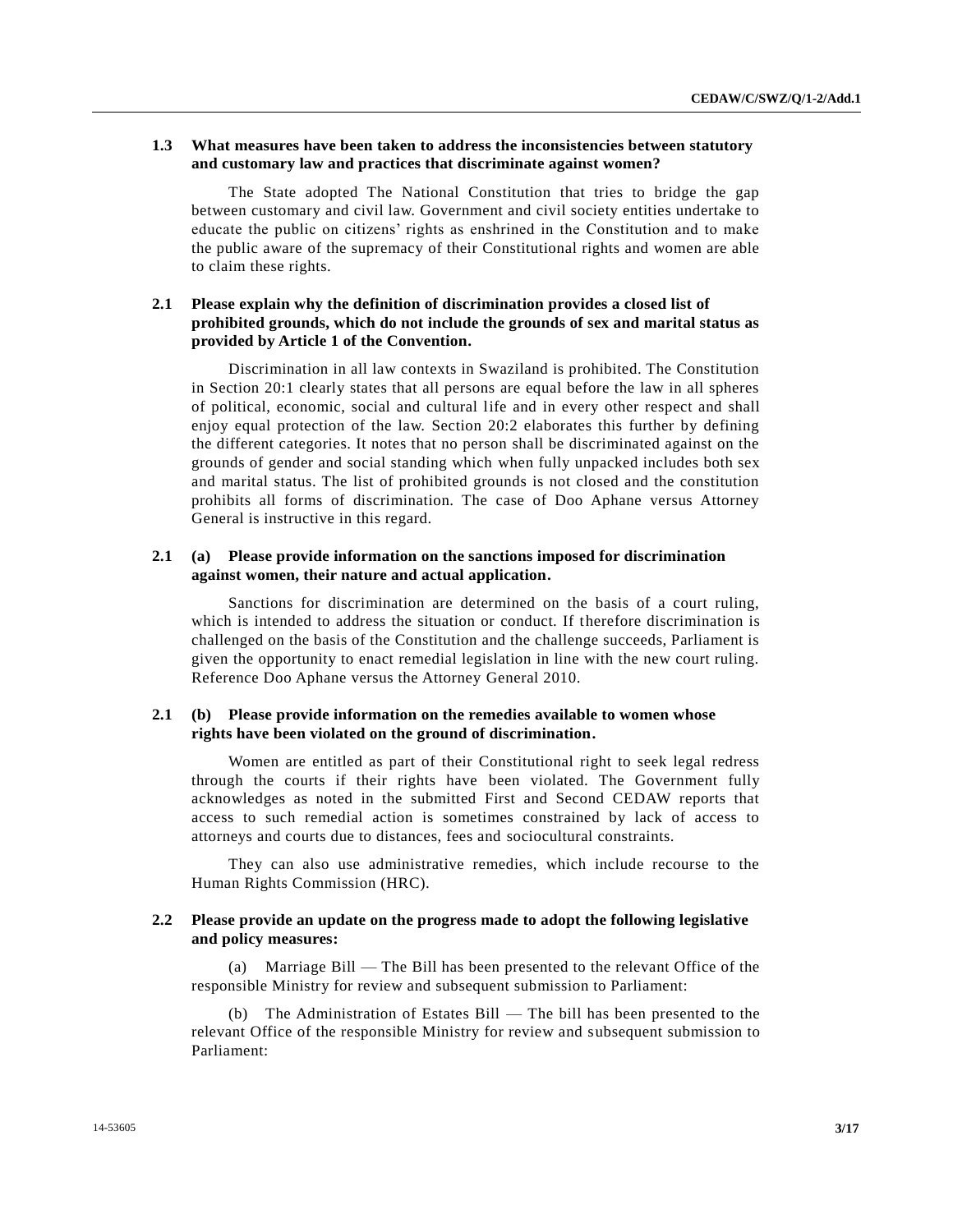(c) The Deeds Registry Act — The Act has been amended to take into account the pronouncement by the High Court on the unconstitutionality of Section 16.

(d) The Transnational Crime Bill — consultations are ongoing on drafting of the Bill.

(e) The Child Protection and Welfare Bill — The Child Protection and Welfare Act was promulgated in 2012

(f) The Employment Bill — The Bill is still under review under the auspices of the Ministry of Labour.

(g) The Sexual Offences and Domestic Violence Bill — Parliament passed the Bill in 2013 and waits assent.

(h) The National Gender Policy — The Policy was approved by Cabinet in 2010. Subsequently a National Gender Policy Action Plan as well as a Monitoring and Evaluation Framework were developed. These are used as key frameworks for gender programming in all government sector planning and programming.

The Draft Land Policy  $-$  The Policy is still under consideration under the auspices of the Ministry of Natural Resources and Energy

### **National machinery for the advancement of women**

## **3.1 (a) Please provide information on the specific steps taken to improve the allocation of budgetary and human resources to the Gender Coordination Unit and to address the challenges presented by Gender Focal Points.**

The Gender and Family Issues Unit has been elevated to a Department and remains a coordinating mechanism.

In addition, the mainstreaming of gender into other ministries has enabled implementation strategies through these various ministries. The budgetary allocations for programs within the Family issues Department continue to be reviewed on annual bases. Development partners provide a portion of programming funds.

#### **3.1 (b) Please provide information on the extent to which gender has been mainstreamed in all Government structures.**

Several inroads have been made to mainstream gender into different Government structures. A few examples include the following:

- 1. The National Strategic Framework and Action Plan on Trafficking in Persons: 2013-2015
- 2. The Swaziland Education and Training Sector Policy, 2011
- 3. The Health Sector HIV Response Policy 2010
- 4. The Sexual Reproductive Health Policy 2013.
- 5. The Disability Policy 2013.
- 6. The Extended National Multi-Sectoral Strategic Framework 2014-2018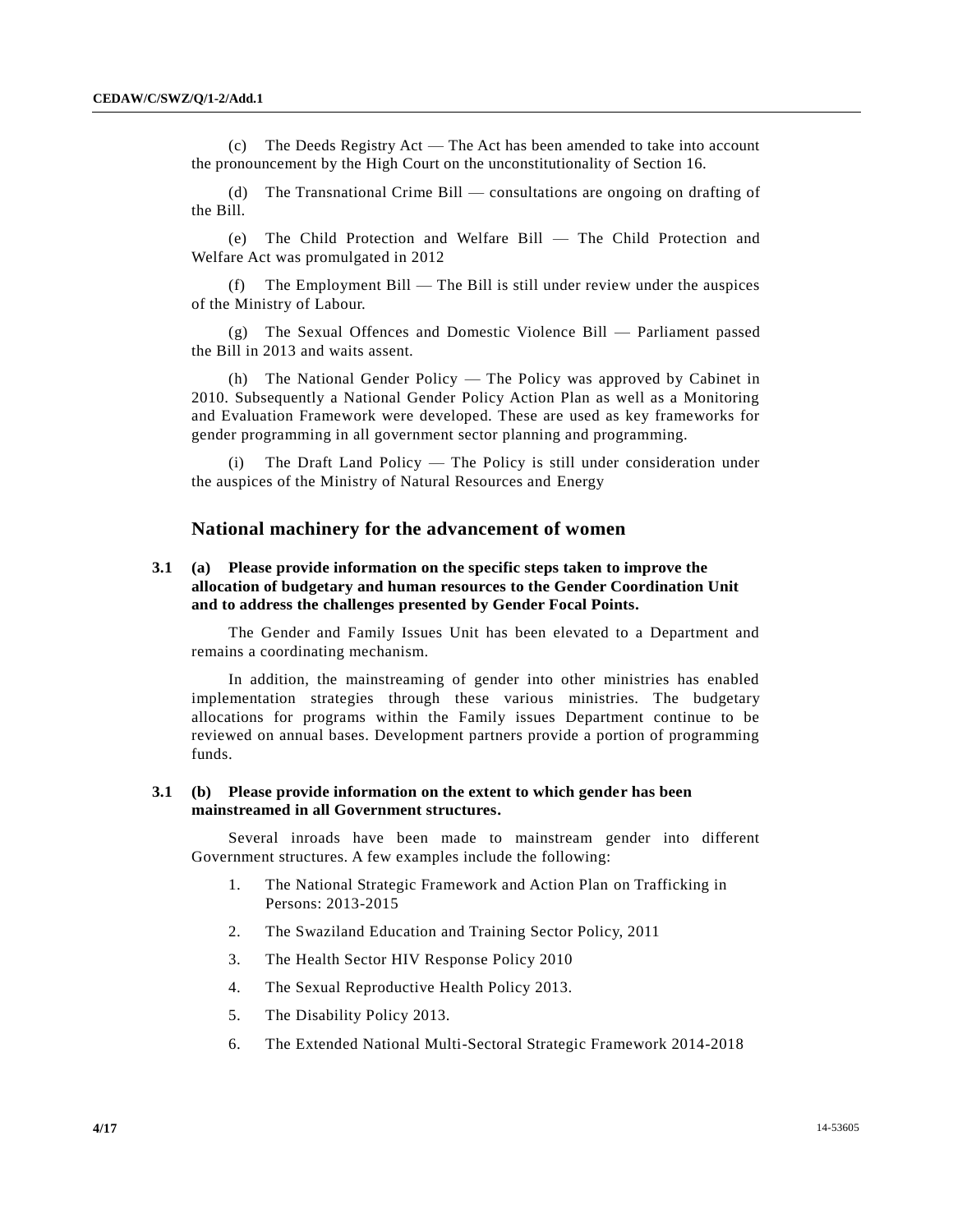The Government has also trained gender focal points and planners from all government Ministries on gender responsive planning and budgeting.

Government is in the process of developing a strategy that will guide the mainstreaming of gender in government structures, sectoral plans and programs to ensure that all relevant sectors are fully aware and conversant with their respective responsibilities.

#### **3.1 (c) Please provide information on the role of civil society organizations in the advancement of women's rights in the State Party.**

The role of civil society is critical in supporting government to fulfil its obligations to Swazi citizens. In part civil society plays an important role in empowering communities on gender equality and the empowerment of women. They disseminate information to programme partners and in particular provide an important policy advocacy link with communities. Many also provide direct service delivery to communities. The Government and civil society work together in the Gender Consortium, which is tasked with ensuring inclusive engagement of all stakeholders in policy planning and implementation. Civil society continues to advocate and lobby government for implementation of various regional and international human rights instruments demanding accountability and action.

### **3.2 Please explain the extent to which the drafting of the National Gender Policy took into account the situation analysis conducted by the Gender Coordinating Unit in 2006.**

The study on violence against children and young women in Swaziland was used to inform the development of the Gender Based Violence Thematic Area in the National Gender Policy. The Policy builds on the study recommendation to work with relevant ministries, NGOs and the communities.

### **3.3 Please explain to what extent is the principle of equality as opposed to equity a main feature of the National Gender Policy.**

There is no specific definition of gender equality in the National Gender Policy but it is alluded to in various sections including in Section 3: Rationale where it is recognized as an impediment towards the attainment of sustainable national development. The section also acknowledges: "reducing gender inequality is critical for improving access to wage employment and control over productive resources.

### **Access to justice**

### **4.1 Please provide information on the concrete measures being taken to establish a legal aid system with a view to facilitating access to justice by women in the State Party.**

A Legal Aid draft Bill is under consideration in the Office of the Attorney General. In the Bill, women and children have been classified as vulnerable groups.

The University of Swaziland through the Law Department also provides free legal assistance to indigent clients even though this is not on a very large scale: largely because this is provided by lecturers who have ongoing responsibilities as well as the fact that the service is not well advertised.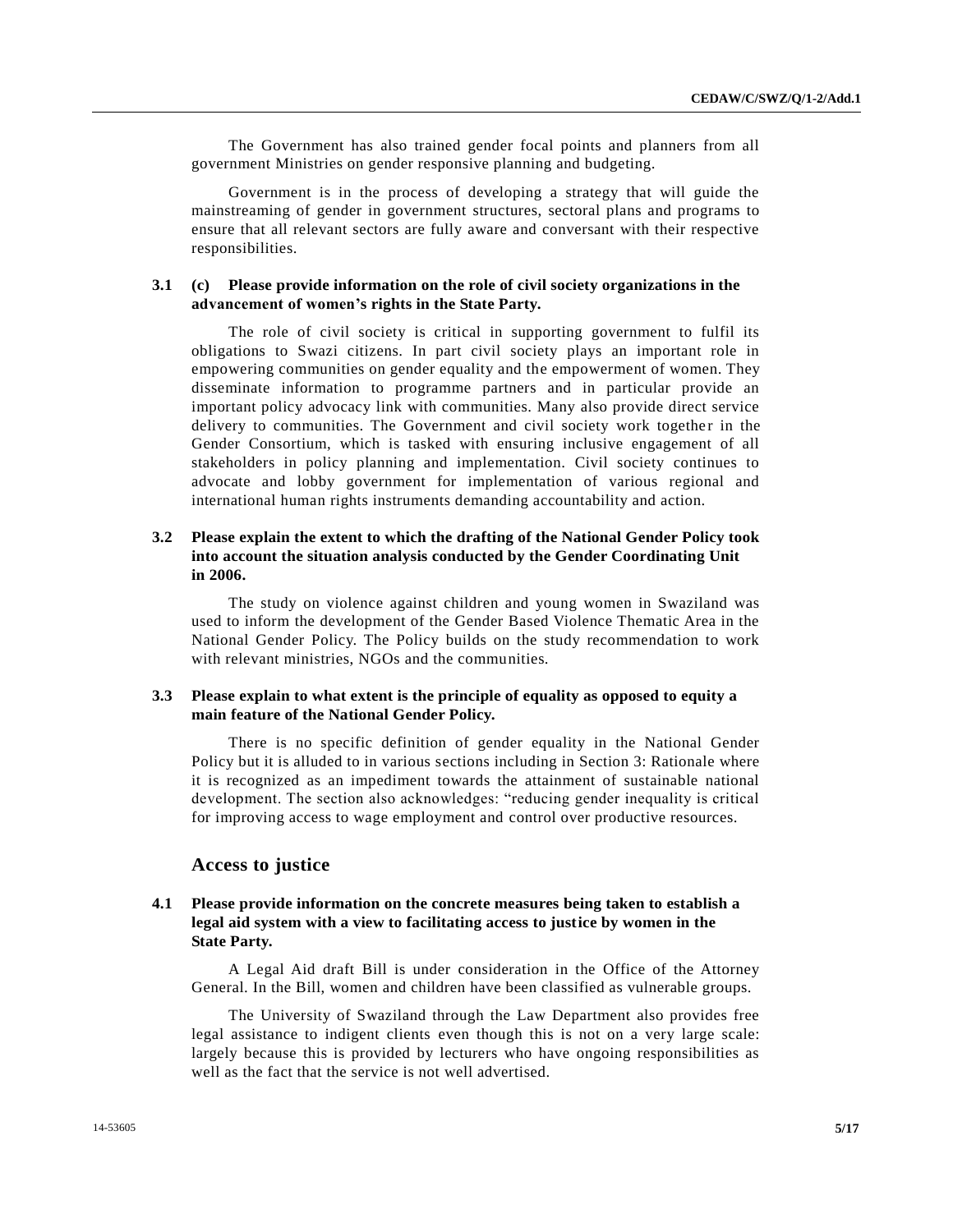In addition, a key milestone of the UN supported Joint Gender Programme is the establishment of a government legal aid service by 2015. The Ministry of Justice and the University of Swaziland Law Department are the main implementing partners in this regard.

# **4.2 What efforts are being made to improve the capacity and knowledge on gender equality and women's rights of the following — the judiciary, education sector, civil society and the general public?**

The stakeholders mentioned are all included in the United Nations Joint Gender Program 2011-2015 on the empowerment of women. The key strategies for the programme include capacity-building for government, civil society and the media for gender mainstreaming, coordination and monitoring (b) education and training including life skills for women and adolescents (c) poverty reduction and economic empowerment of women and adolescent girls (d) legal and human rights policy, programme advocacy, development and implementation support and (e) gender-based violence.

The program supports training on gender-based violence and women's rights to the judiciary, law enforcement agents, health officials and service providers, community care givers and other key stakeholders involved in providing services to survivors of gender-based violence.

Civil society organizations — Gender forum, gender consortium, establishment of the gender-based surveillance system, engaged in public awareness demand creation.

The Ministry of Education and Training have established program for both students and teachers on girls empowerment which seeks to create a safe space for girls in schools on various issues including sexual and reproductive health and gender-based violence. It provides training in self-assertive skills, leadership and self-esteem and addressing sociocultural stereotypes. The Project also creates opportunities for mentorship of the young girls by their teachers.

Besides target-specific training for the general public both Government and non-governmental organizations host weekly radio programmes which are widely popular, some of which focus on the linkages between gender-based violence, HIV and AIDS and the impact of sociocultural practices. In addition there are regular articles in the national newspapers.

The Deputy Prime Minister recently launched the Men Engage programme, which brings together several civil society organizations with male related programmes. The programme will train men as community facilitators and motivate them to take positive action to address the scourge of gender-based violence. It includes research, anger management, interrogating notions of masculinity and femininity and training men as caregivers and sharing responsibilities in the home. (Mentoring program for the girl child).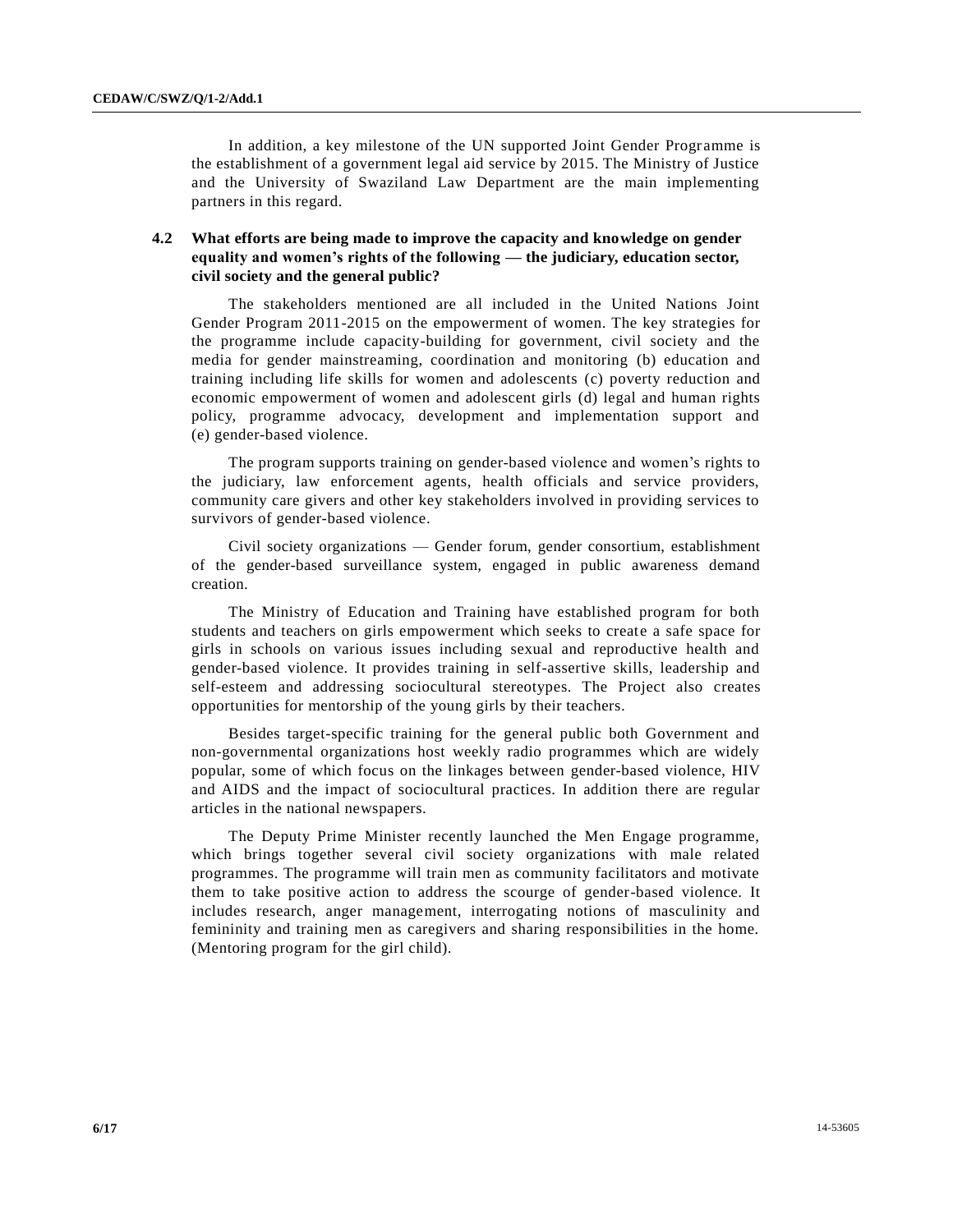## **Temporary special measures**

**5.1 Please provide information on what kind of temporary special measures are envisaged and when they will be introduced in order to complement those provided in the Constitution relating to women's representation in Parliament.**

The constitution provision under Section 95: 1c and 3a has not been evoked yet for its effective use when needed to address the low levels of women's representation in parliament.

**5.2 What measures are in place to promote the understanding of positive measures for the advancement of women and the implementation of temporary special measures in the State Party?**

As above.

# **Stereotypes and harmful practices**

## **6.1 Please indicate if there exists any comprehensive strategy or initiative aimed at eliminating the "stereotyped roles and unequal gender relations" prevalent in society and the media.**

The National Gender Policy is the key national framework, which allows for the comprehensive response on gender inequality in the country. The Policy has a section on Information and Communication wherein the media's role and responsibility in contributing to the elimination of stereotypes is addressed. It aims, in part, to support and strengthen positive reporting by building the capacity of media personnel on gender analysis and gender mainstreaming.

#### **6.2 What measures are being taken to eliminate stereotypes that promote girls as caregivers and socialize them to accept and persevere domestic violence?**

Swaziland developed a National Plan of Action — 365 Days of Activism Against Gender Based Violence — to address the challenges of domestic violence in 2007. The Plan recognizes the importance of addressing the pervasive stereotypes that affect women and girls and limit their life chances and opportunities.

In addition, Parliament passed the Sexual Offenses and Domestic Violence Bill in 2013. The Bill is a clear indication of the non-acceptance of domestic violence in all its forms. Both Government and civil society have regular campaigns and educational activities, which seek to educate the public on various stereotypes as well as highlighting their negative consequences. Such programs while inclusive of men and boys especially target women and girls to empower them to challenge such stereotypes. Such examples include interventions by The National Emergency Response on HIV and AIDS (NERCHA), the Ministry of Health and the community intervention structures who have also undertake awareness workshops on the importance of shared responsibility for care giving. The newly launched Men Engage Network also supports these efforts.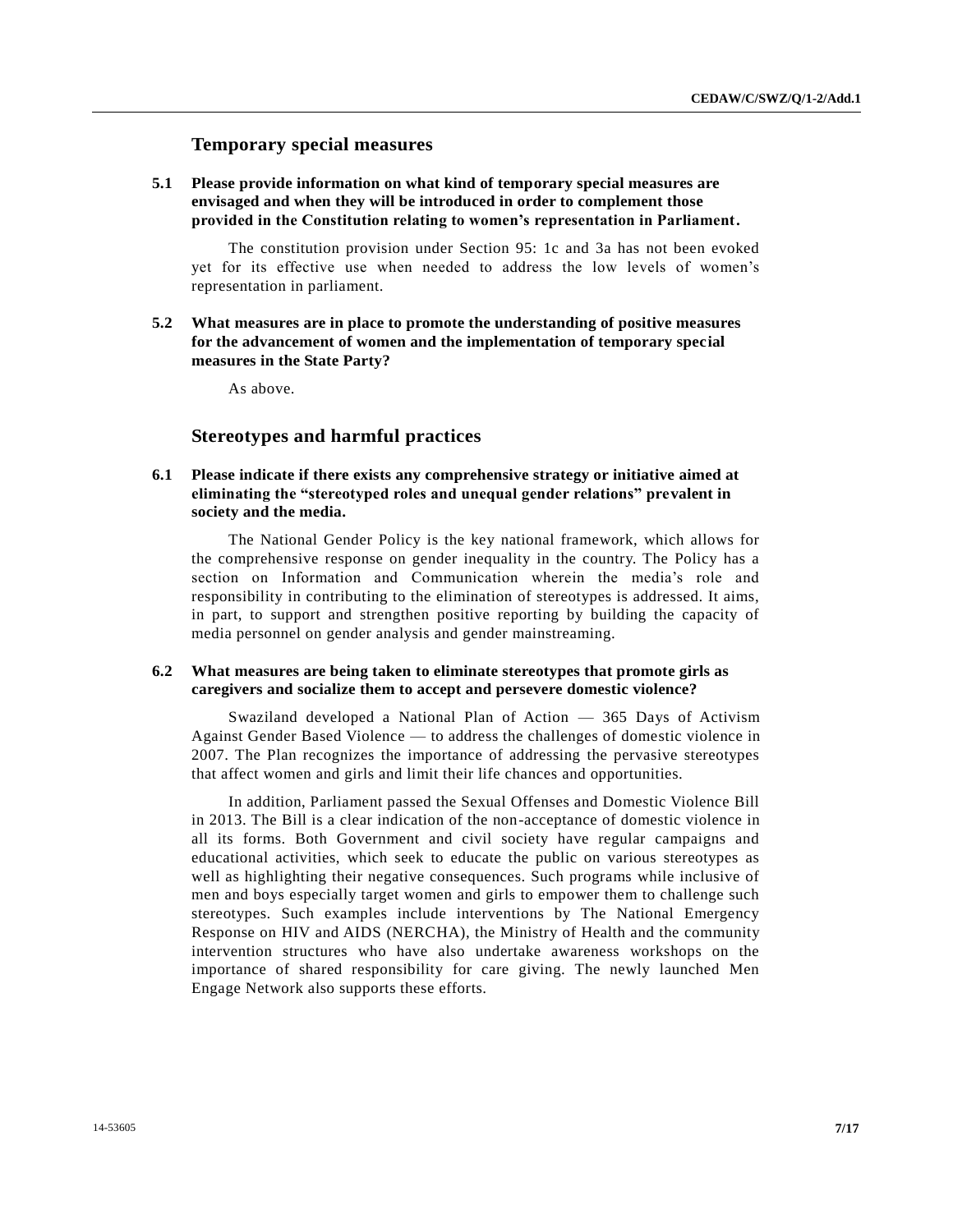# **6.3 Please provide information on the role of traditional leaders and civil society organizations in the elimination of traditional stereotypes and harmful practices in the State Party.**

The Gender and Family Issues Department together with civil society organizations have regular interaction and educational sessions with traditional leaders on gender equality and women's empowerment. It is stressed at these consultations that as leaders they have a responsibility to ensure the safety and well-being of all citizens under their jurisdiction.

#### **7. Mourning**

### **7.1 Please explain the special measures taken to eliminate the cultural practice of mourning rites for widows, which is not applicable to men.**

Mourning is optional in Swaziland. The Family portfolio has been created to carry out the sensitization and education programs to families on human rights issues.

# **7.2 Please explain the extent to which the provision in the Constitution, which prevents the society from "compelling a woman to undergo or uphold any custom to which she is in conscience opposed", is invoked by women and complied with by traditional leaders.**

Section 28 of the Constitution of Swaziland states that women should not undergo practices that they are in principle opposed to. Sensitization and awareness sessions on the tenants of the Constitution are in process.

# **Violence against women**

## **8.1 Please provide information on the magnitude of the problem of violence against women, including domestic violence.**

The December 2013 National Surveillance Report states that 79% of reported abuse is on women, 80% occurs in the home, and 80% of the abusers are men. Emotional abuse is recorded as the leading type of abuse by 70%.

The national study on violence against children and young women in Swaziland funded by UNICEF in 2007 indicates that the lifetime prevalence of any sexual violence among 13-24 year old females may be high as 48%.

### **8.2 Please provide information on the number of (a) shelters available, (b) Protection orders issued per year, (c) Hotlines established.**

(a) Shelters available in the country — The Government manage a halfway house for orphaned children and is also constructing a shelter in Mankayane. A number of privately owned shelters also cater for women, children and orphanages that have experienced gender-based violence.

(b) Protection orders issued (by year if possible): are informed by reported cases.

- (c) Hotlines established to date include:
	- Royal Swaziland Police,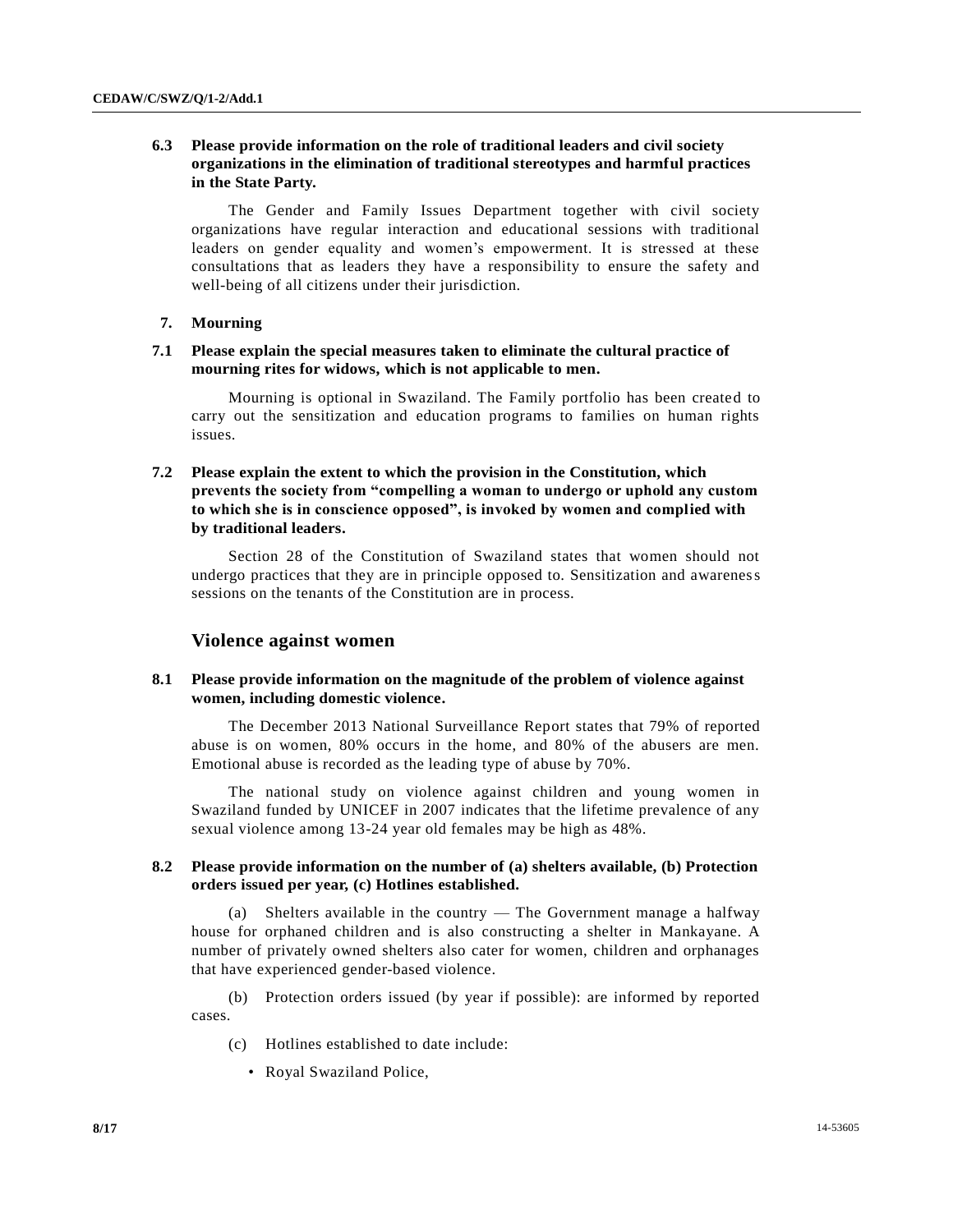- Ministry of Education and Training
- Anti Human Trafficking Unit
- Fire and Emergency Services
- Emergency Preparedness Response Unit
- Swaziland Action Group Against Abuse (SWAGAA)

### **8.3 Are these services coordinated and available twenty-four hours a day? If yes by whom?**

These services with the exception of the Ministry of Education are available twenty-four hours a day. The services are managed by Government and relevant non-governmental organization.

Government is processing the coordination of this sector in order to make it as efficient as possible, minimizing duplication of services.

#### **8.4 Do the service providers regularly receive training on gender-based violence?**

Most service providers are trained on gender-based violence in order to deal with each case sensitively. Both Government and civil society partners provide ongoing support, and training is organized both nationally and internationally for experience sharing. Government and development partners play a key role in supporting such capacity-building.

#### **8.5 What measures are being taken to criminalize marital rape?**

The Sexual Offenses and Domestic Violence Bill as passed by Parliament do criminalize marital rape (section 151).

#### **8.6 What measures are being taken to address the serious problem of rape of children and incest?**

The matter is addressed in the Sexual Offenses and Domestic Violence Bill rape under Section 3 and incest under Section 4. Currently the issues are adjudicated under Common Law.

### **8.7 What measures have been taken to establish monitoring institutions for sexual and domestic violence?**

The Deputy Prime Minister Office with technical assistance from UNICEF has established a SGBV Surveillance Unit, which works closely with service providers.

#### **8.8 Does the Sexual Offenses and Domestic Violence Bill address issues of sexual harassment?**

Sexual harassment is addressed under Section 48 of The Sexual Offenses and Domestic Violence Bill.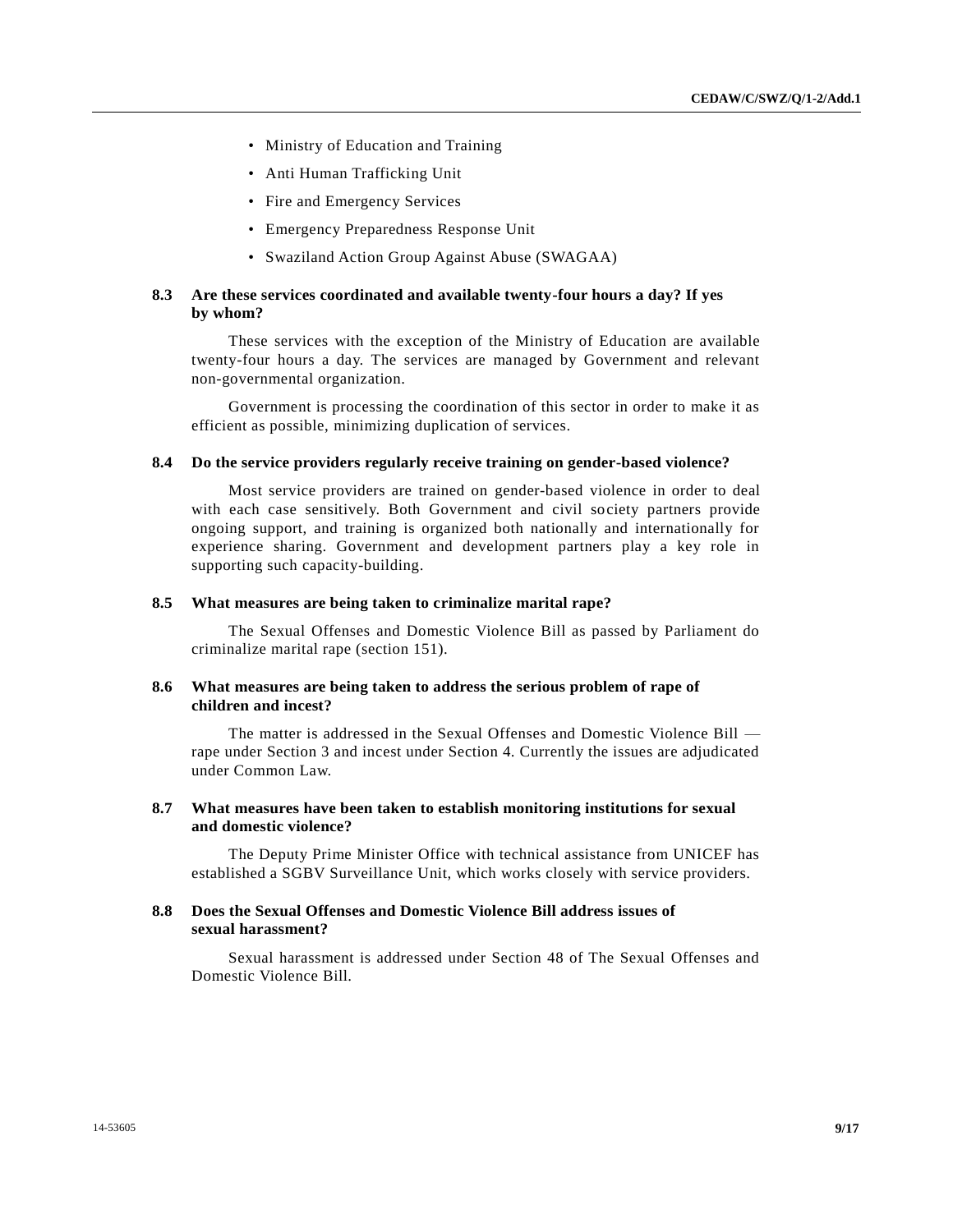# **Trafficking and exploitation of prostitution**

# **9.1 Please provide information on the extent of the problem of trafficking in human beings, as the State Party is reportedly the source, destination and transit country for trafficking in human beings.**

The first cases of trafficking were reported in 2011 soon after The People Trafficking and People Smuggling (Prohibition) Act, 2009 was passed. Since the promulgation of the Act the Government has taken the issue of human trafficking very seriously and has put in institutions and structures to deal with the problem. To date a total of 36 human beings have been reported as trafficked. The victims are recorded as being nationals of Uganda, Mozambique, Nigeria, China and India. Most of these were on transit to South Africa. The victims are usually males trafficked mainly for labour exploitation; women are ordinarily trafficked for sexual exploitation. Capacity of state institutions to track and identify these cases is still limited; the Government believes that there are many more cases which go unreported.

## **9.2 Please state the measures that are being taken to collect data and statistics and development of programmes to combat trafficking in human beings in particular women and girls and to establish structures such as referral mechanism for victims of trafficking.**

In July 2013, the Government launched The National Strategic Framework and Action Plan for People Trafficking and People Smuggling 2013-2015. In this regard the Government, working with its development partners has a Research component which will take leadership for data collection and reporting.

In order to ensure a well-coordinated and effective response to trafficking in persons, Government has established a number of structures, including but not limited to the Taskforce for Prevention of People Trafficking and People Smuggling, the Secretariat and a toll-free line against trafficking in persons. The Government is committed to strengthening these structures in order to combat trafficking in persons holistically and as effectively as possible.

The Government has also set up an emergency response team.

### **9.3 What measures have been taken to stop charging victims of trafficking with crimes related to violations of immigration laws?**

Government has made a commitment to harmonize the various laws that impact on trafficking. Victims of trafficking are no longer charged with violation of immigration laws.

## **9.4 Please provide an update on measures taken to draft amendments to the 2010 Anti-Trafficking Law to allow for permanent residency of foreign trafficking victims?**

Consultations are ongoing to review the status of the Law and make the necessary amendments. In additional the necessary risk assessments will be conducted before deportation to enable the Government to take the most fair decision with the victim taking paramount priority in the context.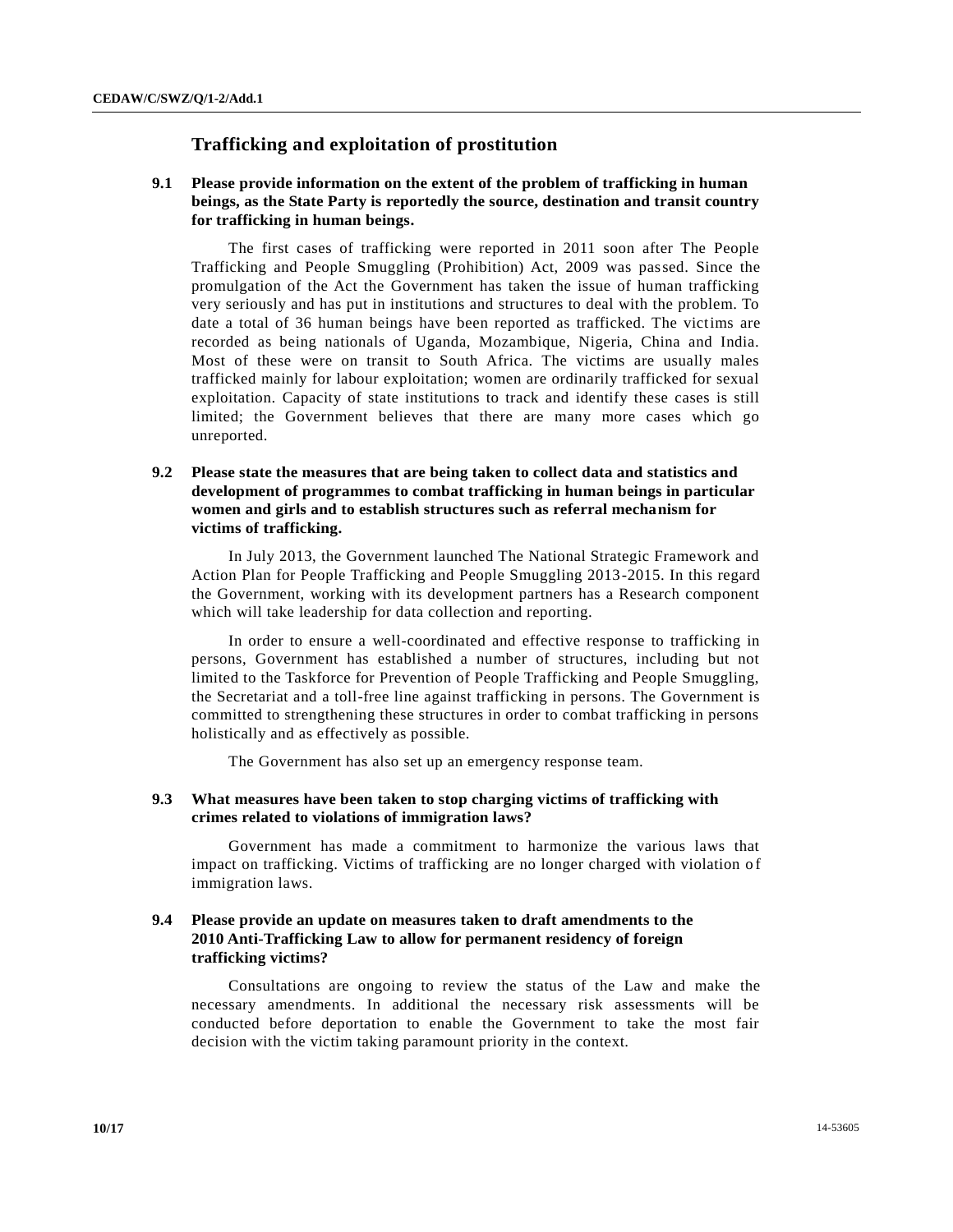## **9.5 What measures are in place to address trafficking human beings, in particular women and girls, for domestic servitude within the State party?**

The People Trafficking and People Smuggling (Prohibition) Act, 2009 is applied in instances where this is reported and or is known. There are media programs and community sensitization interventions to address such.

#### **10. Prostitution**

### **10.1 Please provide information on specific measures being taken to protect women engaged in prostitution from violence.**

Prostitution in Swaziland remains a criminal offense. The State does not condone violence against any citizen including those engaged in prostitution. The necessary legal framework is in place to deal with offenders who are reported and are prosecuted.

### **10.2 What measures are being taken to remove the appearance of a woman engaged in prostitution as an acceptable ground for defence in a rape case in accordance with the Girls and Women's Protection Act?**

Advocacy and education campaigns are used to educate the public and the legal fraternity that any woman regardless of her profession or social status has a right to a life free from violence. This matter is also covered under Section 3 Subsection 6 of the Sexual Offenses and Domestic Violence Bill 2013.

#### **Participation in political and public life**

#### **11. Representation in Politics**

#### **11.1 Please provide information on the number of women elected and appointed to Parliament during the last elections held in September 2013.**

Notwithstanding the concerted advocacy and campaigning by women and women's groups there was only one woman elected to Parliament during the September 2013 general elections. The voting system does not influence the voter's inclination. The honours of voting remains on voters themselves. Women need to be empowered to vote for themselves as they form the majority in the voting stations and constituency. His Majesty King Mswati III subsequently nominated three women making the total of four out of sixty-five seats in the House of Assembly.

Elected Members of Parliament elected five women to Senate fulfilling the full complement as stipulated in the Constitution. An additional five were appointed by His Majesty making the total number of women in Senate ten (10) out of a possible number of 30. The Constitution does make provision for an additional four female members specially elected from the four Regions.

### **11.2 Please explain how the Tinkhundla electoral system of elections, which bans political parties, affects the election of women to political office.**

The prevailing electoral system is in principle open to all citizens to participate in national elections. It is not on the basis of the current electoral system that women do not participate in the elections, but rather on the basis of patriarchy and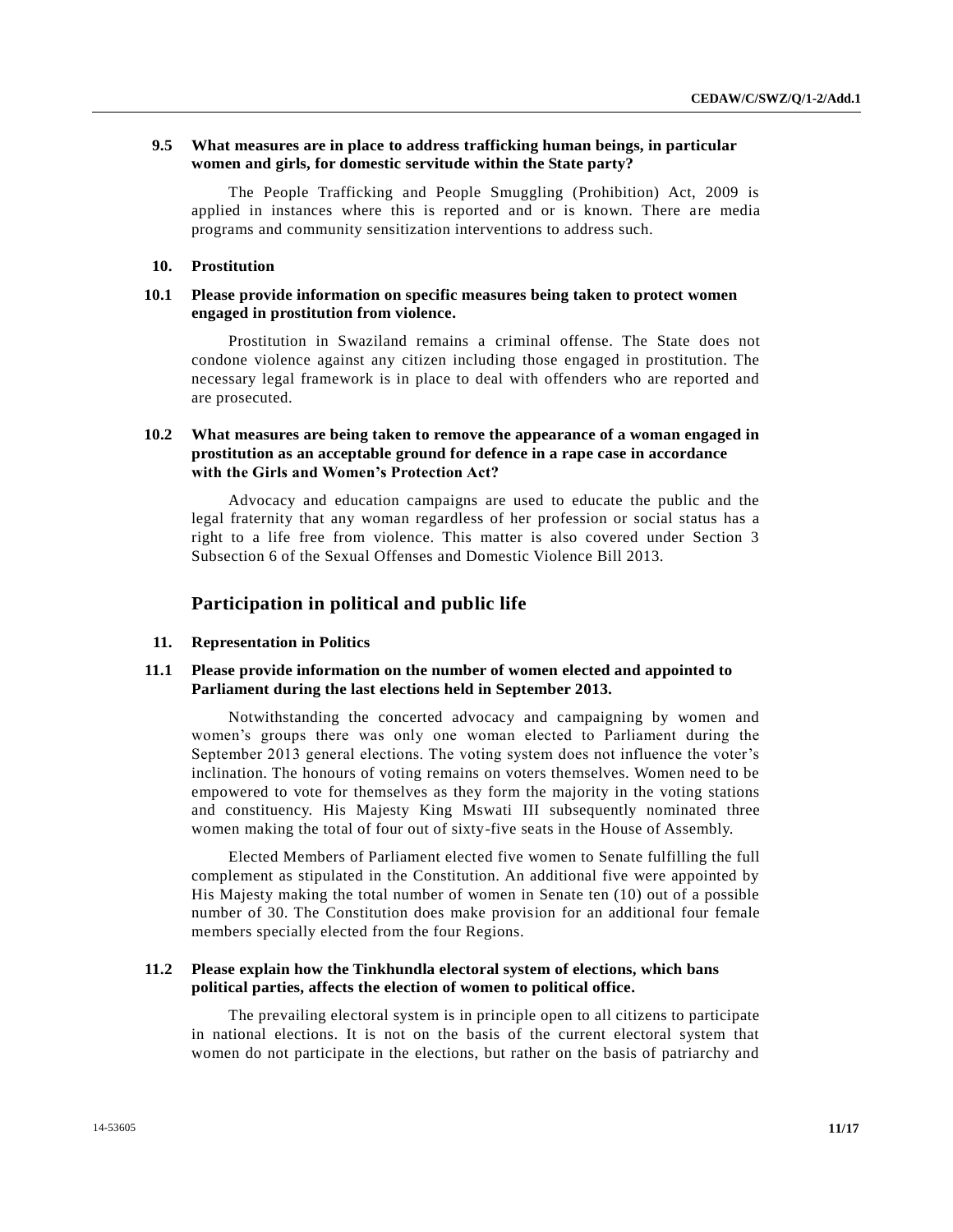sociocultural stereotypes that generally limit the involvement and participation of women in all public life.

In Swaziland, women are given prime importance. Her Majesty the Queen Mother is in a strategic Leadership position. In family settings, the first daughter and grandmothers are key in decisions and giving directions in family matters. There is a need to develop an Advocacy Strategy and establish the Elections Campaign to promote women's representation in parliament.

# **11.3 Please provide information on the specific measures being taken to ensure the representation of women in decision-making bodies in both public and private spheres of life, particularly in the civil service, international organizations, local government, judiciary and private corporations.**

The Government is in the process of developing a national strategy on women's participation in politics and decision-making as well as a related advocacy strategy. This will be a key instrument to be used for advocating for increased levels of participation and representation of women in all sectors. Currently all recruitments in the public service are made on the basis of a competitive and transparent process, which is based on merit and competency. It is however acknowledged that more needs to be done to promote and provide for equal representation of women in the different spheres including the private sector as noted in the following figures.

- 1. Cabinet Ministers five (5) women and sixteen (16) men
- 2. Principal Secretaries 3 women and 16 men
- 3. Under Secretaries 10 women and 13 men
- 4. International organizations (Ambassadors) 3 women and 12 men
- 5. Regional Administration 1 female Regional Administrator and 3 male (First woman appointed as Regional Administrator in 2013).
- 6. Regional Educational Officer 3 female and 1 male
- 7. Senior Inspectors of Schools 11 female and 8 male
- 8. Regional Inspectors 17 female and 13 male
- 9. Head Teachers 291 female and 539 male
- 10. Urban Councils 19% female and 81% male
- 11. Electoral Commission 1 female , 3 male
- 12. Human Rights Commission 3 female and 2 male
- 13. Public Commissions 5 female and 7 male
- 14. Judiciary (Judges) 23% women 77% men
- 15. Judiciary (Magistrates) 37.5% women 62.5% men
- 16. Other Senior Government Officials e.g. Directors and Chief Economist — 15 female
- 17. Women in SMMEs 150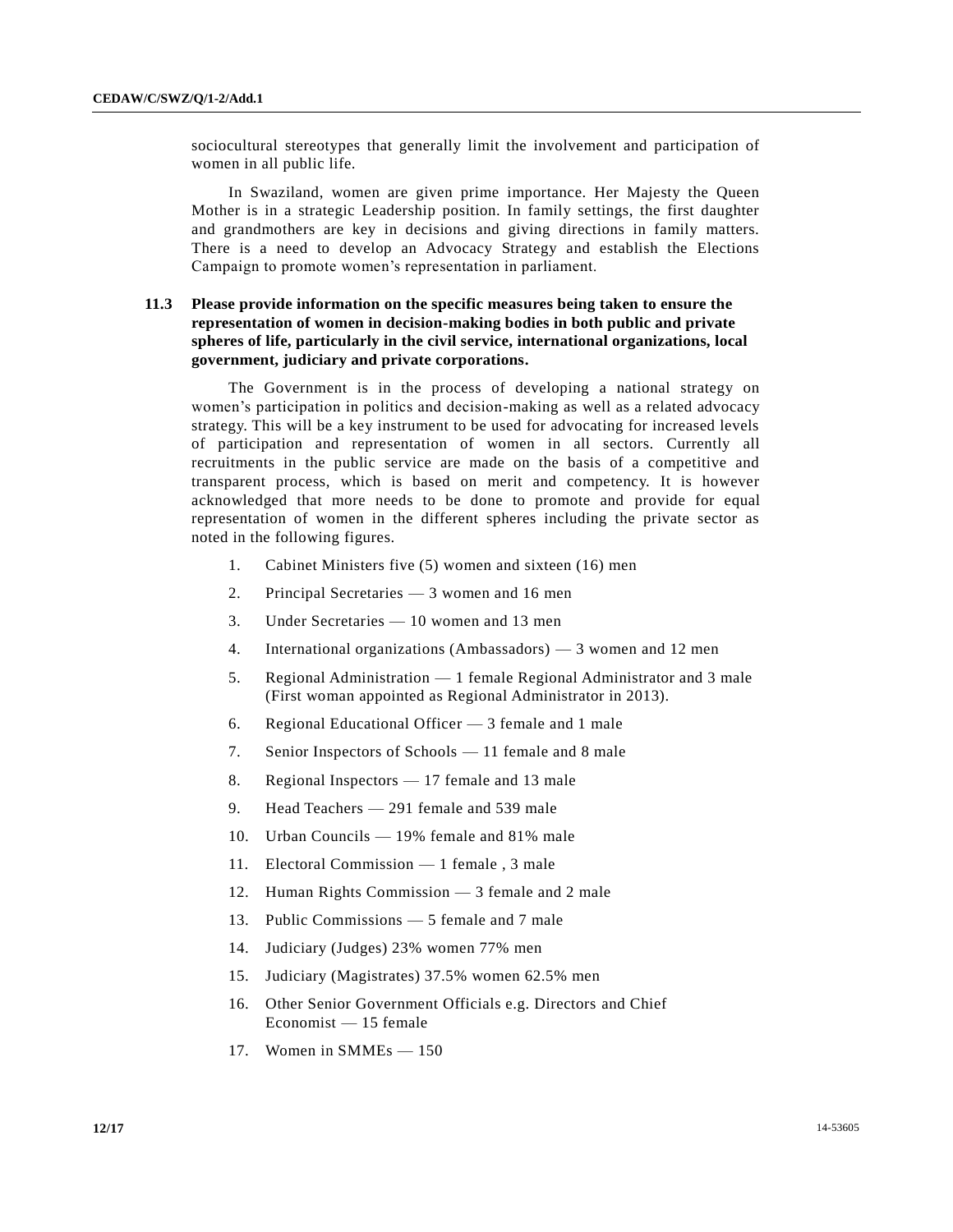Private corporations

- (i) Management 21% female and 79% male
- (ii) Board of Directors: 19% female and 81% male
- (iii) Chief Executive Officers 20% female and 80% male.

### **Nationality**

- **12. Nationality**
- **12.1 Please provide information on the measures being taken to revise the Constitution and the Citizenship Act with a view to amending the discriminatory provisions, which restrict the transmission of citizenship by Swazi women to children if their fathers are foreigners.**

There are no plans to amend the Constitution and Citizenship Act in this regard. However consultations on citizenship act are ongoing.

**12.2 What measures are being taken to introduce legislation governing the acquisition of citizenship by foreign men married to Swazi women so that Swazi women can enjoy their rights on an equal basis with Swazi men married to foreign women who automatically acquire citizenship on marriage?**

Foreign man resident and married to Swazi women are eligible to apply for a Swaziland citizenship and invariably granted.

**12.3 Please provide information on measures taken to reduce the risk of statelessness that these children face when they are not claimed by their fathers.**

Women in Swaziland can register their children under their own surnames if a father is not able to do so.

# **Education**

#### **13.1 Please explain the measures being taken to improve the number of women taking science subjects.**

The Ministry of Education and Training (MOET) has developed a primary school curriculum, which includes science and mathematics as compulsory subjects. The Sector Policy approved in 2010 also includes Information Technology. In addition the Ministry is partnering with Bilateral to institute an information technology mentoring programme with volunteer teachers from Asia being seconded by the relevant Government to support the IT, science and mathematics uptake programme. The Ministry however is taking the necessary measures to ensure that girls do take these subjects so that this does not remain a policy matter. Government is also developing programmes to improve schools infrastructure in rural areas so as to make access to education more accessible.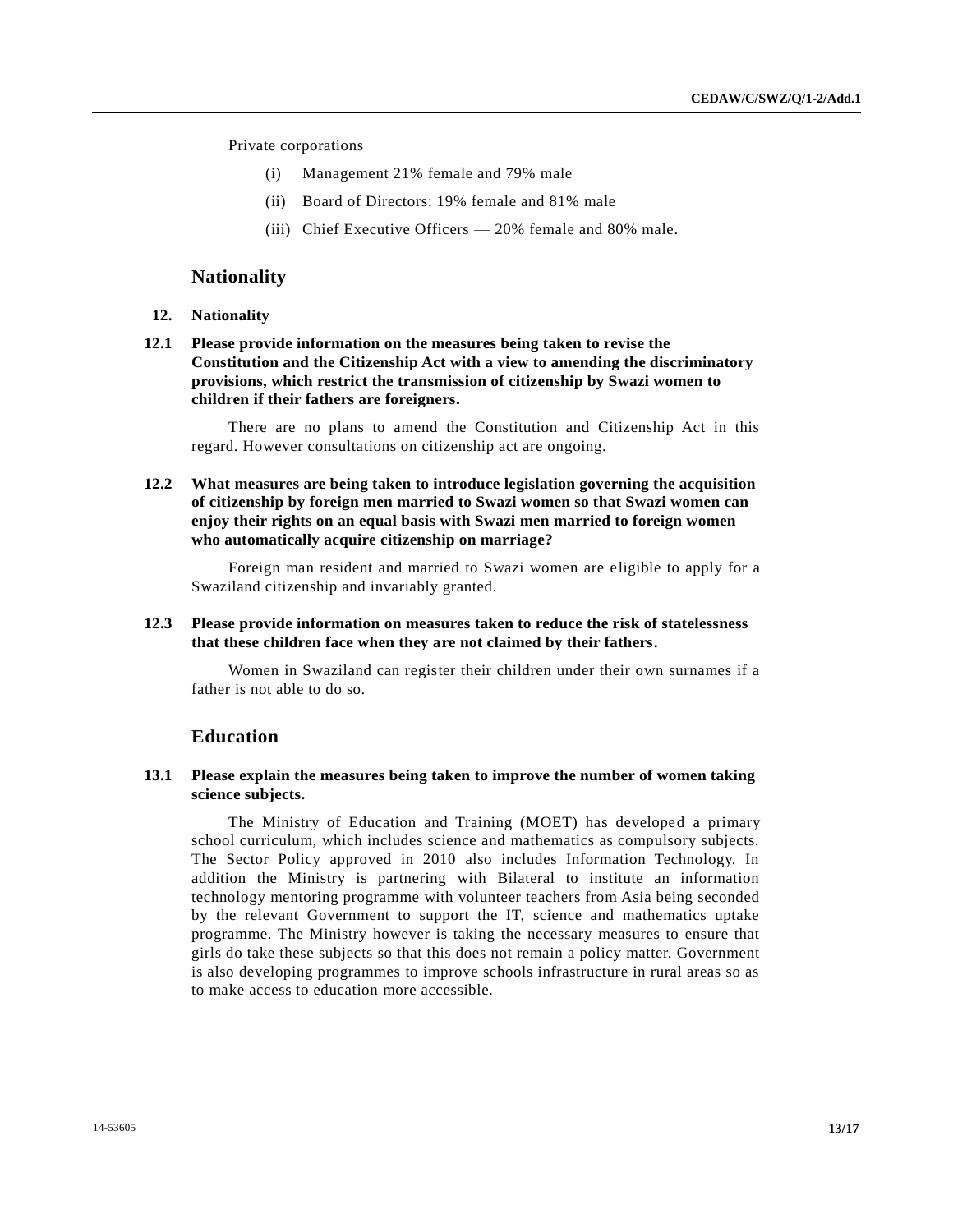# **13.2 Please also explain the impact that these educational choices eventually have on women in employment particularly with regard to occupational segregation.**

It is anticipated that these new developments will have positive outcomes which are more inclusive of girls and young women and therefore open up better professional and career choices. As noted in the First and Second CEDAW Report for Swaziland to the Committee the fact that girls and young women do not have a high uptake of science and mathematics at school level compromises their opportunities to have careers which are regarded as non-traditional for women and which also have better remuneration.

## **13.3 What measures are being taken to improve the representation of women in administrative positions in the education sector?**

The Ministry of Education and Training is currently working on a strategy to increase the representation of women in administrative positions as illustrated below:

- The Director of the Ministry of Education and Training is a female.
- The Government of Swaziland appointed three (3) female Regional Education Officers and one (1) male Regional Education Officer; 11 female Senior Inspectors of schools, 8 male; 17 female Regional Inspectors and 13 male; 291 female Head Teachers and 539 male Head Teachers.

### **13.4 To what extent has the State Party sought to address gender stereotypes and gender-based violence in educational settings.**

Please see number 4.2 above in this regard. The Ministry has also issued a policy statement discouraging the use of corporal punishment in schools. It is working with Save the Children Fund to train school heads and inspectors to encourage the use of positive discipline in all schools. The aim is to eventually abolish the use of corporal punishment completely. All matters related to genderbased violence are reported to the Department of Guidance and Counseling. Investigations are undertaken and discipline is meted out accordingly based on the findings. In instances where a matter is reported to a court of law, the matter would therefore be deferred to the justice system for the necessary course of action.

# **Employment**

#### **14. Remuneration and Benefits**

## **14.1 Please provide information on the full range of measures taken to close the gender wage gap and to address occupational segregation between men and women in employment.**

The Employment Act and Government policy do not promote wage differentials. All job categorizations are based on the skills competencies required. Government acknowledges that more can be done to regulate and strengthen implementation of the Act nationally and in particular the private sector.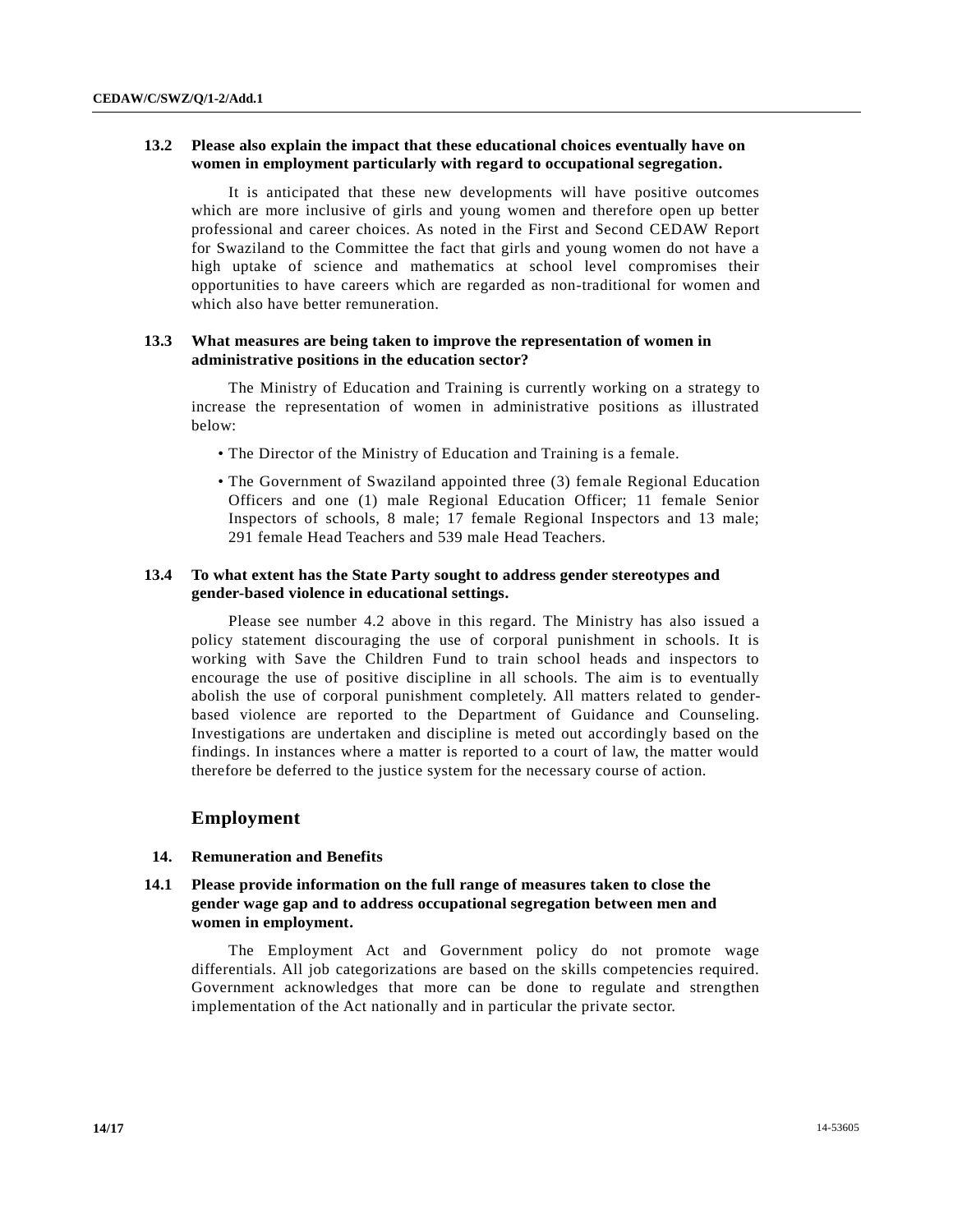### **14.2 What measures are being taken to increase women's employment in non-traditional and better-paid areas of employment?**

Efforts in this regard have been initiated at the primary and secondary sc hool level.

# **14.3 Please state the measures taken to address barriers to women's access to employment benefits such as requirements to provide marriage certificates as proof of matrimony for women married under customary law.**

There are no formal requirements for women to provide marriage certificates as proof of matrimony in order to access their employment benefits. It is a requirement for both women and men that some form of identification is presented when claiming benefits. This has been greatly facilitated by the fact that most Swazis now have National Identification Cards, which are also acceptable. In instances where an institution requires proof of identity an affidavit is also permissible. This is done in order to protect the assets in question.

### **14.4 Please state the measures taken to address the deprivation of employment benefits by relatives upon death of a husband.**

There are no special measures currently in place to deal with deprivation of benefits by relatives on the death of a husband. As a rule the matter is dealt with by the Master of the High Court and notwithstanding the various social and cultural constraints that women may face in finding recourse through the court system, many continue to challenge relatives who deprive them of their lawful benefits. Many civil society organizations also undertake to constantly educate the public on their rights vis-à-vis inheritance and encourage the drafting of Wills.

#### **15. Application of the Act**

## **15.1 Please provide information on the measures being taken to enforce the application of labour laws; particularly with respect to maternity leave to ensure that women employed in the public and private sector enjoy maternity benefits on an equal basis.**

There are no specific measures taken to enforce the application of the labour law on maternity leave. The Government, Labour Unions and the Private Sector are engaged in consultations with regard to the revision of the Employment Act.

# **15.2 Please provide an update on whether the Unemployment Insurance Benefit Fund proposed under the Employment Bill, which seeks to guarantee the full payment of benefits during maternity leave has been established.**

Establishment of the Social Security Department is at an advanced stage and the Unemployment Insurance Benefit Fund activation will depend on the passing of the National Social Security Bill.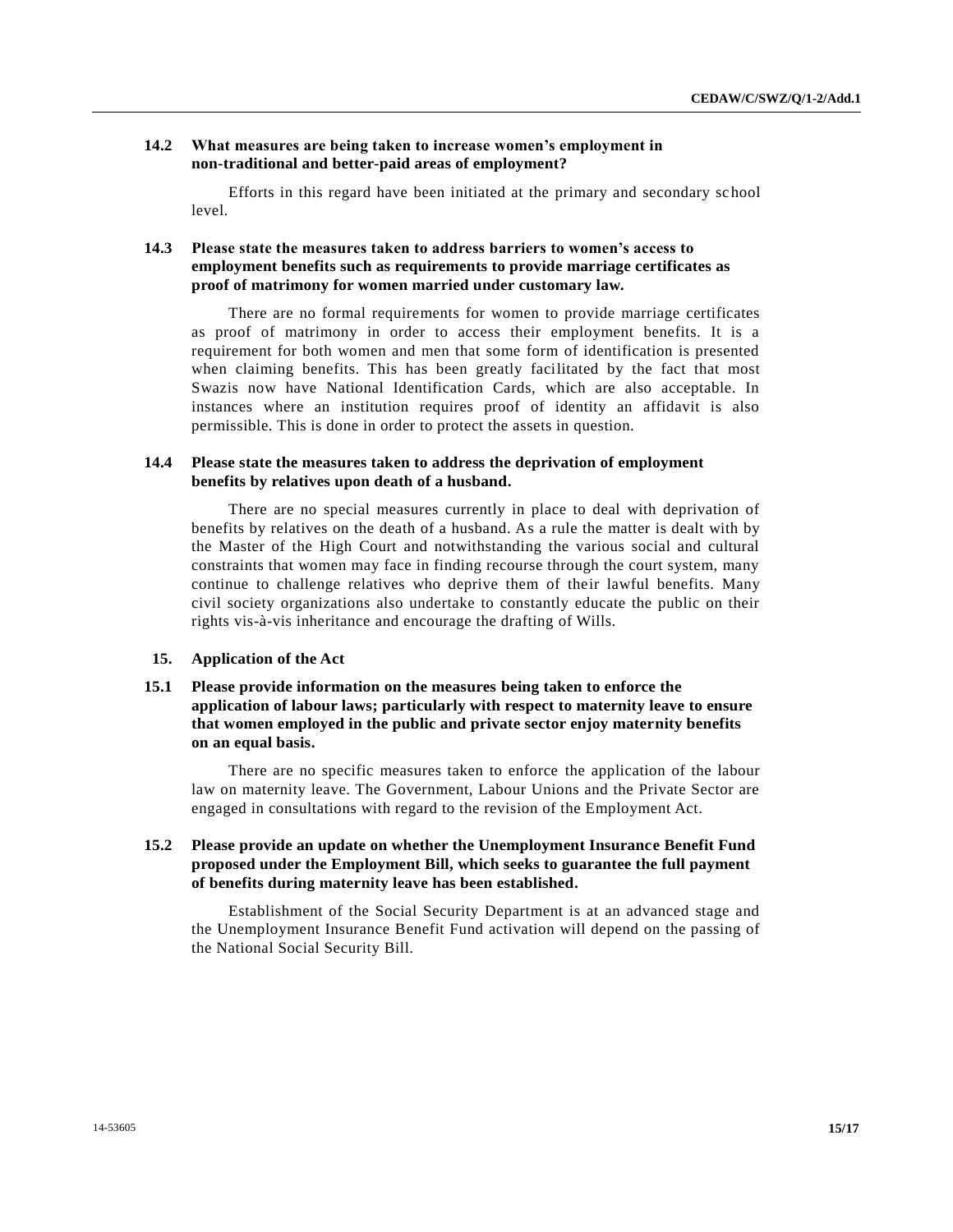# **Health**

#### **16. Maternal and Infant Mortality**

### **16.1 Please provide information on the strategies and programmes in place to deal with the high levels of maternal and infant mortality.**

The National Health Sector Strategic Plan 2008-2013 has been revised. The new Strategic Plan 2013-2018 includes mitigation and integration strategies that were not in the previous Plan. Some key improvements include: (i) A Maternal Deaths Review Team (MDR) has been established and findings are used to improve service provision from various gaps identified. (ii) A Commission on Information and Accountability for Health Strategy 2013 has been developed which looks into coordination of resource allocations for maternal, child and neonatal health.

# **16.2 Please explain the specific interventions that have been designed to address the problem of limited antenatal care following the study in 2006-2007 which estimated that only 54% of women with signs of pregnancy complications were informed of the complications and only about 78% of them were physically examined.**

The Government of the Kingdom Swaziland is committed to ensuring quality health care for all citizens and reducing maternal deaths from pregnancy complications and childbirth. There has been improved performance on some of the indicators such as the ANC attendance, skilled birth attendance, facility deliveries and reduced mother-to-child transmission (MTCT).

- ANC attendance for the first visit is 97%, while birth attendance by skilled personnel has increased to 82%,
- Facility deliveries are now at 80%.
- Reduction of mother to child transmission at 6-8 weeks has been reduced to less than 2%.

Swaziland is among the few countries that launched the Campaign for Accelerated Reduction of Maternal Mortality in Swaziland (CARMMS) in October, 2009 following the regional launch of the Campaign for Accelerated Reduction of Maternal Mortality in Africa (CARMMA) by the African Union in May 2009 to create national awareness and mobilize domestic partners and resources for MNHC in line with the six CARMMA pillars.

The Government has also created 5 facilities as models for centres of excellence in the integration of SRH/HIV service interventions.

#### **16.3 Please state the measures in place to address the lack of skilled personnel, which is partly attributable to the emigration.**

The recruitment of qualified personnel is an ongoing process in the Ministry of Health as part of the risk management strategy. The revised National Health Strategic Plan 2013-2018 also includes a comprehensive component which includes the development of a competency based midwifery curriculum and standards, implementation of standardized overtime remuneration, and establishment of a rotation and a mentorship programme. The above are being implemented with the exception of the curriculum, which is still under development.